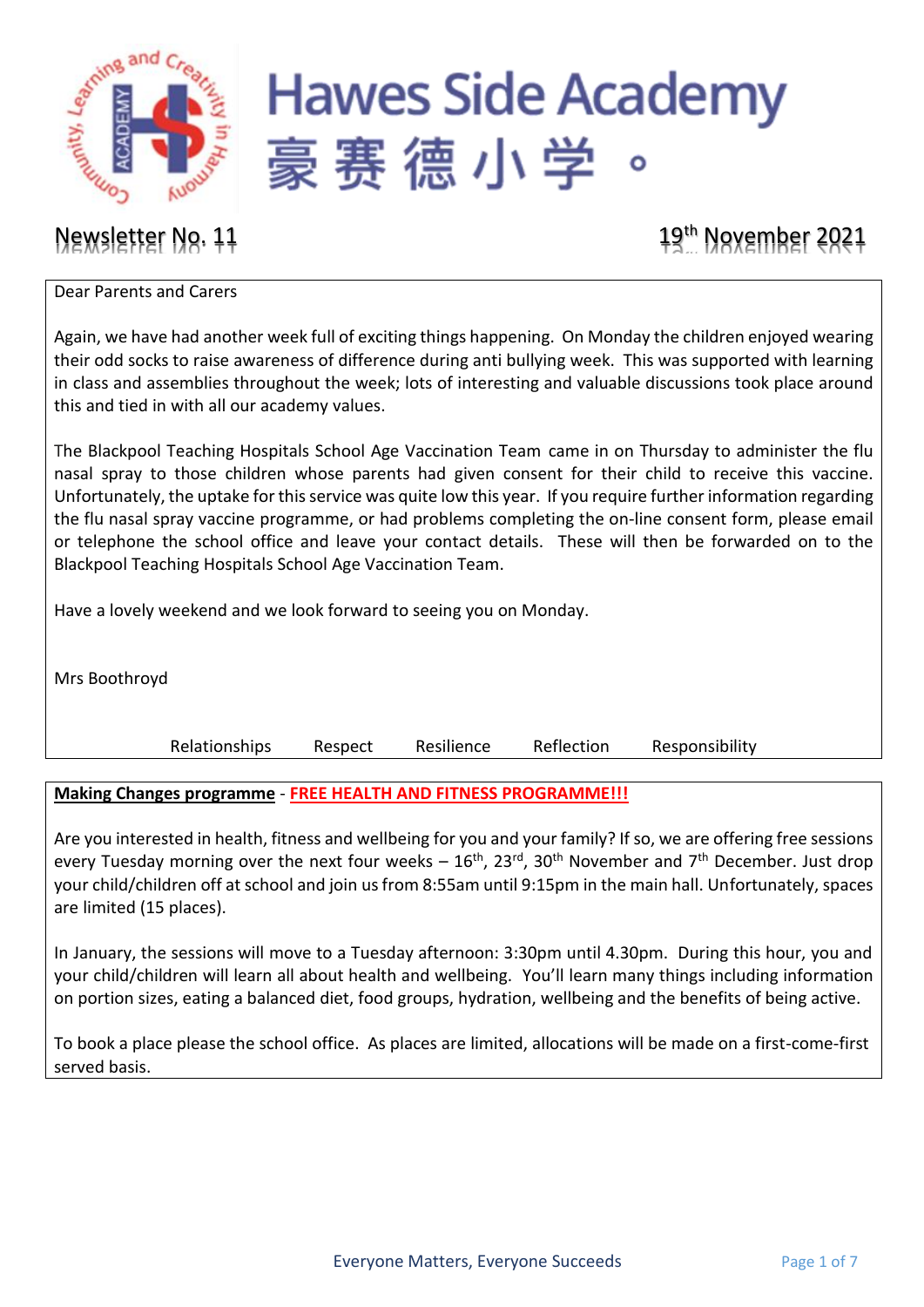

**Vida Education Colouring Competition** – Vida Education are holding a colouring competition with the theme 'Why do you love the Fylde Coast?'. The picture that they would like the children to draw, or should be on a A4 sheet. Their full name, name of school and year group should be written on the back of sheet.

The closing date for the competition will be Tuesday 30<sup>th</sup> November and the pictures will be judged by Friday 10<sup>th</sup> December so they can publicise the results w/c 13<sup>th</sup> December. The competition will be broken up into year groups -EYFS, KS1, KS2. The judges are the Mayor of Blackpool, a local artist and they are currently finalising the final judge.

The winning pictures will win prizes for their schools such as sports equipment, book vouchers etc.

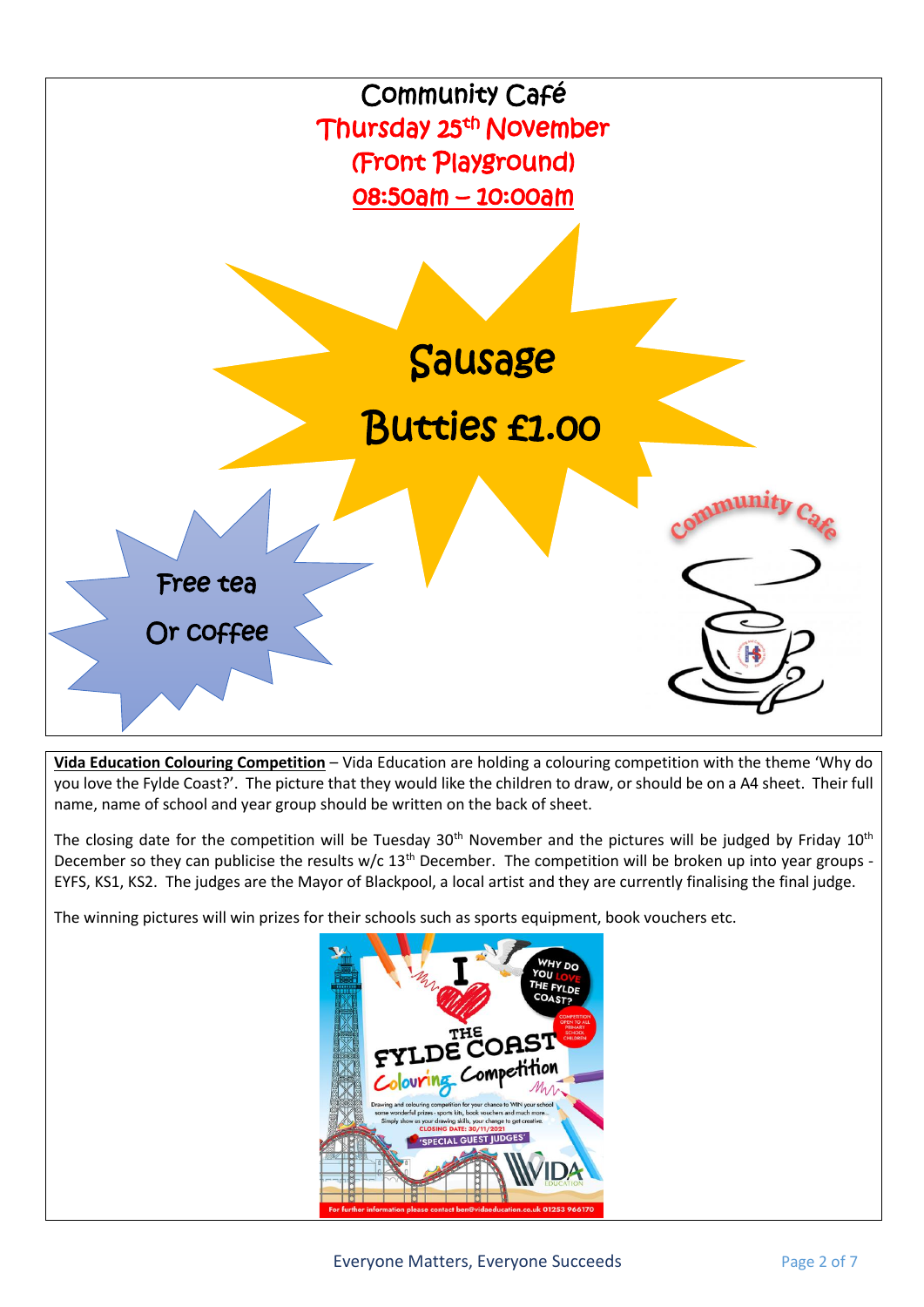**Elf Run 2021 – Thursday 16th December 2021** - We will, once again, be taking part in this fun charity event, supporting Brian House Children's Hospice. If you wish your child to take part all we ask is for a donation to be sent into the academy with your child on the day. It costs around £2.50 every single minute for Brian House to deliver their muchneeded service; just think of how many hours Hawes Side Academy could pay for through our donations! You can also donate by purchasing an extra special Brian House elf hat for the event that your child can keep afterwards.

**The Elf Hat costs £1.50 and can be reserved through payment on Parentpay. The deadline for this payment is Friday 3 rd December 2021 and on the day the hat will be provided to the children who have paid.** Parents/Carers should also have received a letter with more information.



Thank you in advance for your continued support.

| <b>Pupil First Name</b> | <b>Class</b> | Value<br>Recognised | <b>Values Certificate Comment</b>                                           |  |  |
|-------------------------|--------------|---------------------|-----------------------------------------------------------------------------|--|--|
|                         |              |                     | For continuing to think about how her work can be improved and always       |  |  |
| Poppy                   | <b>RH</b>    | Reflection          | trying her best.                                                            |  |  |
| Jakob                   | <b>RH</b>    | Relationships       | For always being kind and thoughtful of his friends in class.               |  |  |
| Leni-Sirene             | <b>RS</b>    | Resilience          | Leni working well during writing tasks and showing resistance. Well done!   |  |  |
|                         |              |                     | Writing cvc words correctly and joining in with group discussions. Well     |  |  |
| <b>Hunter</b>           | <b>RS</b>    | Resilience          | done Hunter!                                                                |  |  |
|                         |              |                     | Renesmee has been trying really hard with her singing and dancing in class. |  |  |
|                         |              |                     | She is beginning to develop her confidence skills and is resilient towards  |  |  |
| Renesmee                | RA           | Resilience          | getting it right! Brilliant Renesmee!                                       |  |  |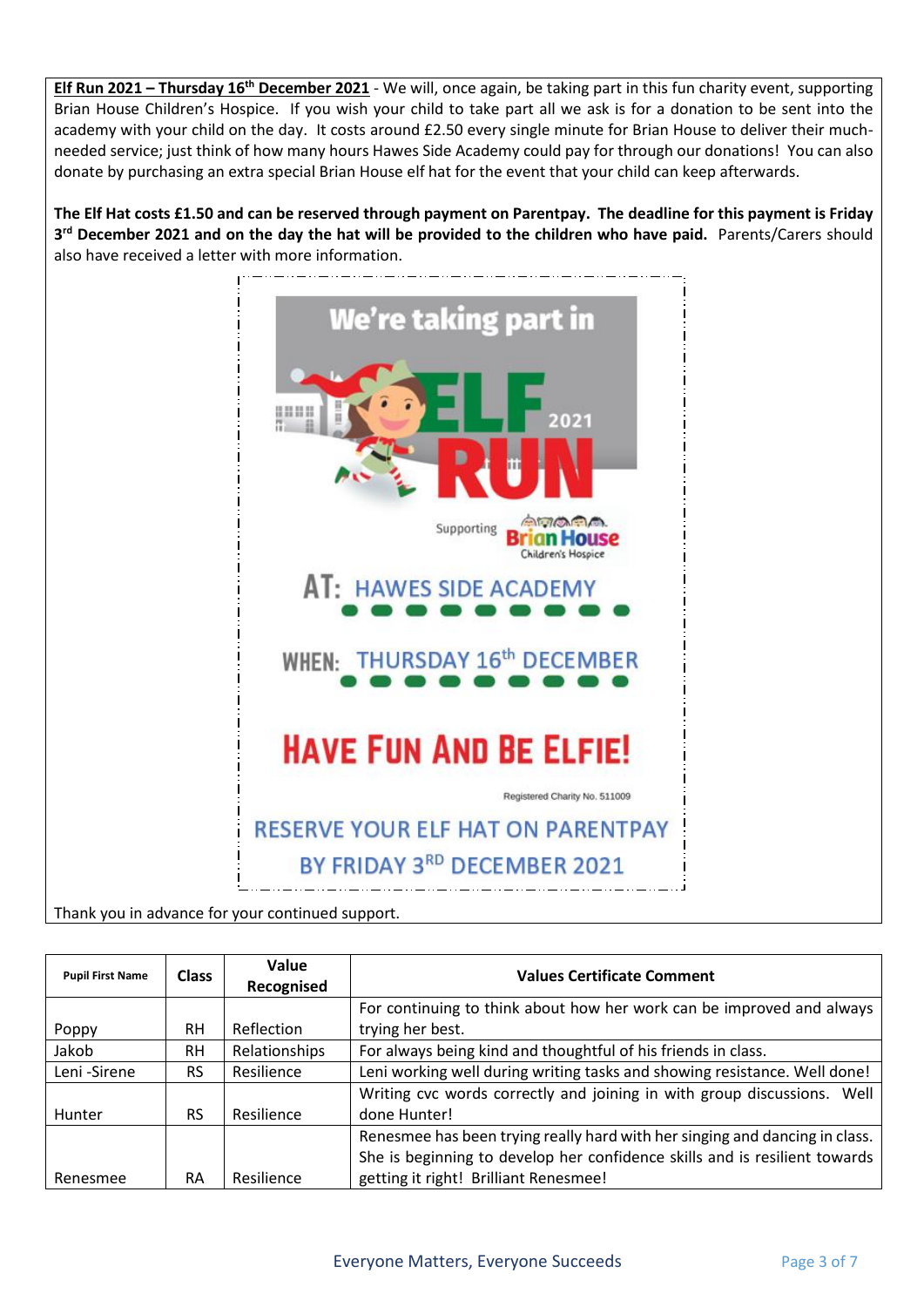|              |                                                    |                | Emily is doing really well with her writing. She is beginning to recognise                                                                 |  |  |  |
|--------------|----------------------------------------------------|----------------|--------------------------------------------------------------------------------------------------------------------------------------------|--|--|--|
|              |                                                    |                | when she must need a capital letter and finger spaces even when she looks                                                                  |  |  |  |
| Emily        | <b>RA</b>                                          | Reflection     | back at her work. Well done Emily!                                                                                                         |  |  |  |
|              |                                                    |                | Alex has been coming into school like a superstar! She has also been a star                                                                |  |  |  |
| Alex         | 1H                                                 | Resilience     | mathematician this week partitioning numbers and adding them together!                                                                     |  |  |  |
|              |                                                    |                | Freddie has been a wonderful example tidying up and respecting our                                                                         |  |  |  |
| Freddie      | 1H                                                 | Respect        | environment. Keep up the great work Freddie.                                                                                               |  |  |  |
|              |                                                    |                | For being a super helper in the classroom and being a very responsible                                                                     |  |  |  |
| Poppy        | <b>1S</b>                                          | Responsibility | book monitor.                                                                                                                              |  |  |  |
| Leo          | 1 <sub>S</sub>                                     | Resilience     | For trying extra hard with his writing this week. Well done Leo!                                                                           |  |  |  |
|              |                                                    |                | Jayden has been a great friend this week, looking after his peers when he                                                                  |  |  |  |
| Jayden       | 1A                                                 | Relationships  | has seen they have been upset or have needed help.                                                                                         |  |  |  |
|              |                                                    |                | Teegan has demonstrated resilience in her writing this week and produced                                                                   |  |  |  |
| Teegan       | 1A                                                 | Resilience     | a great piece of writing about 'The Great Fire of London'.                                                                                 |  |  |  |
|              |                                                    |                | For fantastic work in maths subtracting 2-digit numbers and exchanging                                                                     |  |  |  |
| Callum       | 2H                                                 | Resilience     | 10s.                                                                                                                                       |  |  |  |
| Jasmine      | 2H                                                 | Respect        | For showing respect by always being an active listener in class.                                                                           |  |  |  |
| Teigan       | 2S                                                 | Respect        | For always listening and being ready to learn.                                                                                             |  |  |  |
| Olivia-Grace | <b>2S</b>                                          | Relationships  | For always helping others.                                                                                                                 |  |  |  |
|              |                                                    |                | Well done Nahla for working incredibly hard both in school and at home                                                                     |  |  |  |
| Nahla        | 2A                                                 | Responsibility | on our class nativity performance.                                                                                                         |  |  |  |
|              |                                                    |                |                                                                                                                                            |  |  |  |
|              | 2A                                                 | Resilience     | Well done Lacey for being incredibly resilient with your reading both in<br>school and at home. You have really been challenging yourself! |  |  |  |
| Lacey        |                                                    |                | For reflecting on her learning in the classroom and completing more work                                                                   |  |  |  |
| Tilly        | 3H                                                 | Reflection     | at home to improve her understanding.                                                                                                      |  |  |  |
|              |                                                    |                |                                                                                                                                            |  |  |  |
| Eliza-Rae    | 3H                                                 |                | For demonstrating a sense of responsibility for her own learning in maths<br>when working independently.                                   |  |  |  |
|              |                                                    | Responsibility | For being a lovely, caring member of the class, always looking for ways she                                                                |  |  |  |
| Scarlett     | 3S                                                 | Relationships  | can help and encourage others.                                                                                                             |  |  |  |
|              |                                                    |                | For being a very responsible member of the class, making sure he does his                                                                  |  |  |  |
| Callum       | 3S                                                 |                | job well each day and following the classroom rules.                                                                                       |  |  |  |
|              |                                                    | Responsibility | Nathan has worked very hard with his writing in English and he wrote a                                                                     |  |  |  |
|              |                                                    | Responsibility | lovely little story about Jim the squirrel. Well done Nathan!                                                                              |  |  |  |
| Nathan       | 3A                                                 |                |                                                                                                                                            |  |  |  |
|              |                                                    |                | Thea is a great friend to everyone in the class. She is always kind, caring,                                                               |  |  |  |
|              | 3A<br>Relationships<br>helpful and polite.<br>Thea |                | Tilly is a great role model for her team mates. She always behaves                                                                         |  |  |  |
|              |                                                    |                |                                                                                                                                            |  |  |  |
| Tilly        | 4H                                                 | Responsibility | respectfully and takes responsibility for looking after their shared items.                                                                |  |  |  |
|              |                                                    |                | Alfie has shown great determination in maths. He is working so hard he                                                                     |  |  |  |
| Alfie        | 4H                                                 | Resilience     | has even asked for extra challenges.                                                                                                       |  |  |  |
|              |                                                    |                | For being an outstanding role model within class and showing excellent                                                                     |  |  |  |
| Lily         | 4S                                                 | Responsibility | responsibility, throughout the school.                                                                                                     |  |  |  |
| Mason        | 4S                                                 | Resilience     | For showing excellent resilience within our poetry work.                                                                                   |  |  |  |
|              |                                                    |                | Jameson has been working hard in class and has been demonstrating lots                                                                     |  |  |  |
| Jameson      | 4A                                                 | Respect        | of respectful behaviours.                                                                                                                  |  |  |  |
|              |                                                    |                | Poppy is a very responsible learner who is always trying her best. A                                                                       |  |  |  |
| Poppy        | 4A                                                 | Responsibility | responsible peer who helps others.                                                                                                         |  |  |  |
| Ruby         | 5H                                                 | Resilience     | Fantastic representation for Hawes Side Academy at the dance festival.                                                                     |  |  |  |
| Indiana      | 5H                                                 | Resilience     | Fantastic representation for Hawes Side Academy at the dance festival.                                                                     |  |  |  |
| Mia          | 5H                                                 | Resilience     | Fantastic representation for Hawes Side Academy at the dance festival.                                                                     |  |  |  |
| Benjamin     | <b>5S</b>                                          | Resilience     | For excellent problem solving in maths!                                                                                                    |  |  |  |
| Junior       | <b>5S</b>                                          | Resilience     | For excellent work reading words!                                                                                                          |  |  |  |
|              |                                                    |                | Jayden has continuously been respectful and shows this in many ways by                                                                     |  |  |  |
| Jayden       | 5A                                                 | Respect        | always offering to help and showing when he is ready to learn.                                                                             |  |  |  |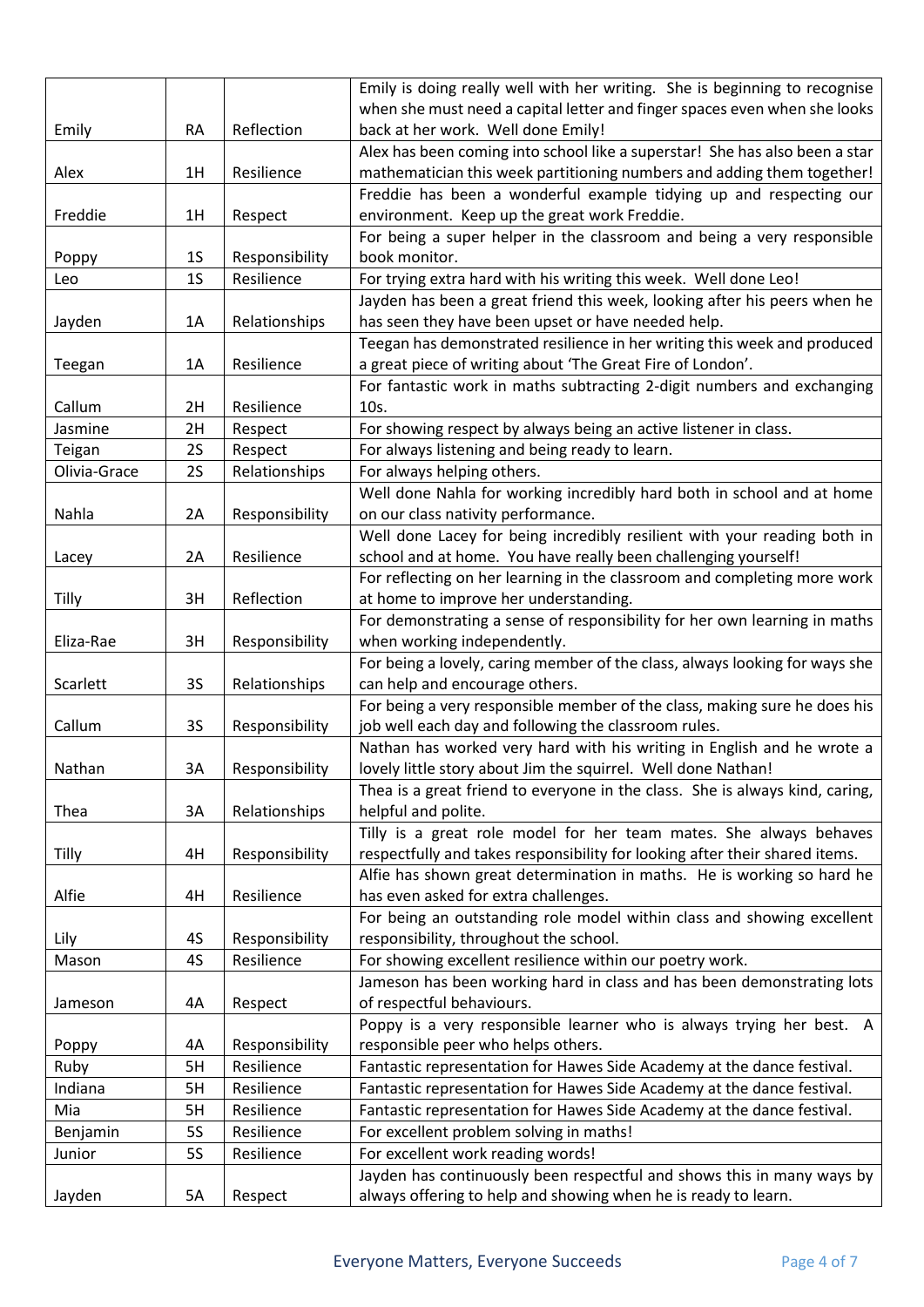|               |    |                | Ollie has been working very well by immediately getting on with tasks when  |  |  |  |
|---------------|----|----------------|-----------------------------------------------------------------------------|--|--|--|
| Ollie         | 5A | Responsibility | asked and trying his best in each lesson.                                   |  |  |  |
|               |    |                | For writing a great diary entry and taking the time to listen to advice and |  |  |  |
| Fariez        | 6H | Reflection     | improve it further.                                                         |  |  |  |
|               |    |                | For working hard with the presentation of her work and trying really hard   |  |  |  |
| Alisha-Mai    | 6H | Resilience     | in all lessons.                                                             |  |  |  |
| Lily          | 6S | Respect        | For speaking nicely to others and showing kindness - Well done Lily!        |  |  |  |
| <b>Brooke</b> | 6S | Responsibility | For working hard with your buddy in maths - Well done Brooke!               |  |  |  |
| Ryan          | 6A | Reflection     | For reflecting and making the right decision. Well done!                    |  |  |  |
| Poppy         | 6A | Responsibility | For being really responsible in her learning. Well done!                    |  |  |  |

**Year 2 Nativity Performances** - As you may be aware, your child has been rehearsing for their class Nativity performance. Performance dates are as follows: Class 2H - Monday 13<sup>th</sup> December 2:45pm-3:15pm. Class 2S Wednesday 15th December 2:45pm-3:15pm and Class 2A - Thursday 16th December 2:45pm-3:15pm. More information to follow via our weekly newsletters.

### **School Admissions – September 2022**

**Primary Applications** – If your child was born between **1st September 2017** and **31st August 2018**, you must apply for a Primary School Reception place for September 2022. (Applications are required for all children with a  $4<sup>th</sup>$  birthday between 1st September 2021 and 31st August 2022). **Closing date for applications – 15th January 2022.**

**Secondary Applications** – If your child is in the final year of primary education (Year 6), you must apply for a Secondary School Year 7 place for September 2022. (Applications are required for all children who are in their final year at a primary school). **Closing date for applications – 31st October 2021.**

If you live in Blackpool (pay council tax to Blackpool) you need to apply for a school place on-line at: [www.blackpool.gov.uk/schooladmissions.](http://www.blackpool.gov.uk/schooladmissions)

Before you complete and submit your application you are advised to read Blackpool Council's guide for parents at: [www.blackpool.gov.uk/schooladmissions.](http://www.blackpool.gov.uk/schooladmissions)

The on-line system offers a quick and secure means of applying for places. Paper applications and information booklets are available from schoolaccess@blackpool.gov.uk or telephone 01253 476637.

If you pay your council tax to Wyre or Fylde then you will need to access Lancashire's on-line application system at www.lancashire.gov.uk You can still express preferences for Blackpool schools on Lancashire's application system.

#### **PLEASE DO NOT LEAVE IT UNTIL THE LAST MINUTE!**

#### **Diary Dates (Correct at time of printing)**

**Community Café – Thursday 25th November 2021 – 8:50am-10:00am**

**Year 2 Nativity Class 2H – Monday 13th December – 2:45pm-3:15pm Class 2S – Wednesday 15th December – 2:45pm-3:15pm Class 2A – Thursday 16th December – 2:45pm-3:15pm**

**Elf Run 2021 – Thursday 16th December 2021**

**Non-Uniform Day – Friday 17th December 2021**

**Christmas 2021 – School closes on Friday 17th December 2021 @ 2:00pm** *(Whole school)*

**School re-opens – Wednesday 5th January 2022 @ 8:50am**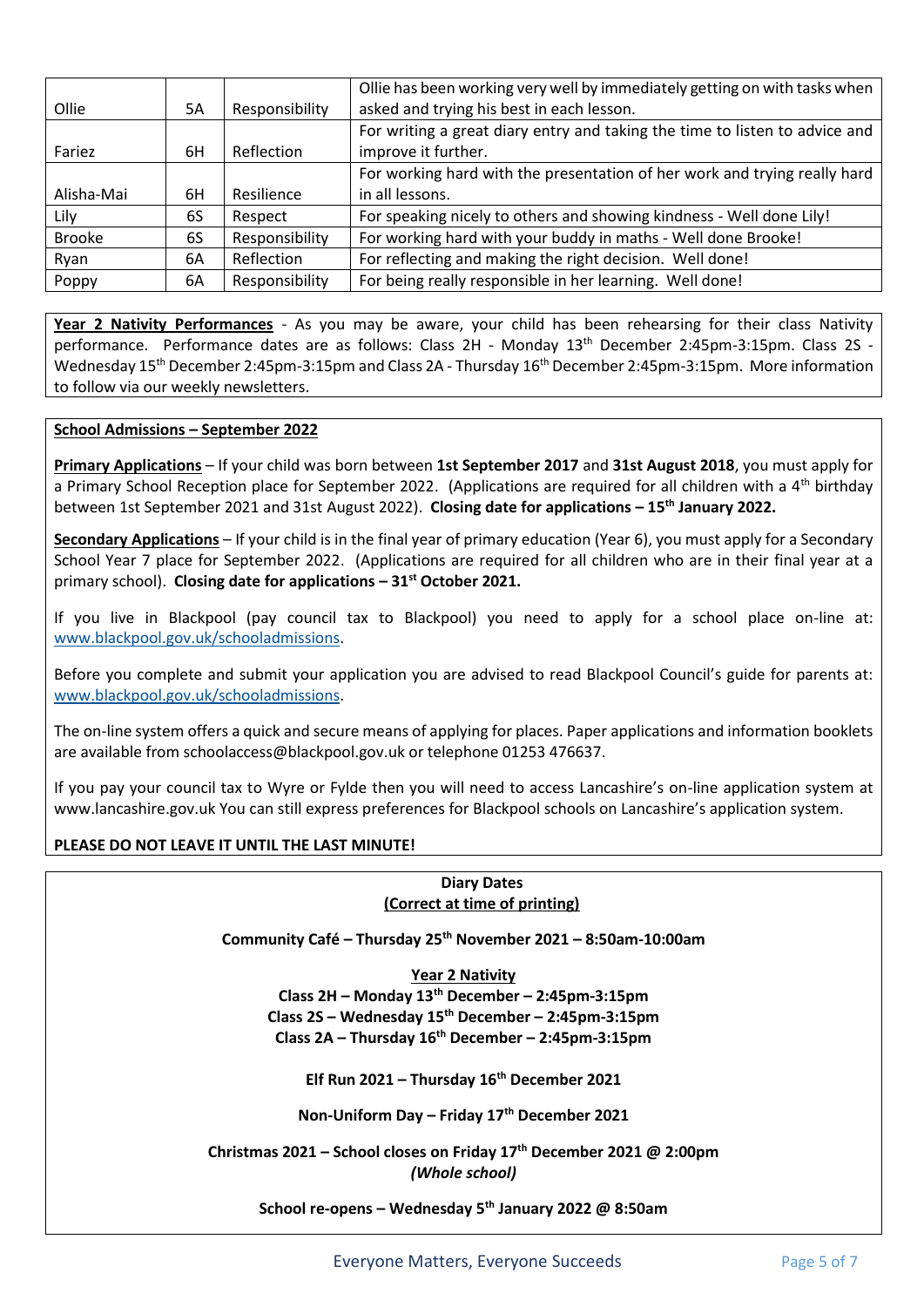| Open Evening for children starting school September 2022 - Thursday 6 <sup>th</sup> January 2022 |
|--------------------------------------------------------------------------------------------------|
| @ 4:00pm-6:00pm                                                                                  |
|                                                                                                  |
| Non-Uniform Day - Friday 11 <sup>th</sup> February 2022                                          |
| Spring Half Term 2022 - School closes on Friday 11 <sup>th</sup> February 2022                   |
| (Foundation, Yrs 1 & 2 @ 3:15 pm)                                                                |
| (Yrs 3, 4, 5, & 6 @ 3:20 pm)                                                                     |
| School re-opens - Monday 21 <sup>st</sup> February 2022 @ 8:50am                                 |
| Non-Uniform Day – Friday $1^{st}$ April 2022                                                     |
| Easter Break 2022 – School closes on Friday 1 <sup>st</sup> April 2022 @ 2:00pm                  |
| (Whole school)                                                                                   |
| School re-opens - Tuesday 19th April 2022 @ 8:50am                                               |
| May Day – Monday $2^{nd}$ May – School closed all day                                            |
| (open as normal Tuesday 3 <sup>rd</sup> May @ 8:50am)                                            |
| Non-Uniform Day - Thursday 26 <sup>th</sup> May 2022                                             |
| ** Summer Half Term 2022 - School closes on Thursday 26 <sup>th</sup> May 2022**                 |
| (Foundation, Yrs 1 & 2 @ 3:15 pm)                                                                |
| (Yrs 3, 4, 5, & 6 $@$ 3:20 pm)                                                                   |
| School re-opens - Tuesday 7 <sup>th</sup> June 2022 @ 8:50am                                     |
| Non-Uniform Day - Thursday 21st July 2022                                                        |
| School closes for Summer Holidays - Thursday 21 <sup>st</sup> July 2022 @ 2:00pm                 |
| (Whole school)                                                                                   |

*\*\*Please note the term dates have been amended to include the additional holiday awarded in recognition of Her Majesty the Queen's Platinum Jubilee celebrations\*\**

| <b>Hawes Side Academy</b><br>Term Dates - 2022/2023 |           |                        |                     |                  |  |  |  |  |  |
|-----------------------------------------------------|-----------|------------------------|---------------------|------------------|--|--|--|--|--|
|                                                     |           | School Closes          | <b>School Opens</b> |                  |  |  |  |  |  |
| <b>Autumn Terms 2022 starts</b>                     |           |                        | Monday              | 5 September 2022 |  |  |  |  |  |
| Inset Day (Monday 3 October)                        | Friday    | 30 September 2022      | Tuesday             | 4 October 2022   |  |  |  |  |  |
| <b>Autumn Half Term 2022</b>                        | Friday    | <b>21 October 2022</b> | Monday              | 31 October 2022  |  |  |  |  |  |
| <b>Christmas 2022</b>                               | Tuesday   | 20 December 2022       | Thursday            | 5 January 2023   |  |  |  |  |  |
| <b>Spring Half Term 2023</b>                        | Friday    | 10 February 2023       | Monday              | 20 February 2023 |  |  |  |  |  |
| <b>Easter Break 2023</b>                            | Friday    | 31 March 2023          | Monday              | 17 April 2023    |  |  |  |  |  |
| May Day 2023 (Monday 1 May)                         | Friday    | <b>28 April 2023</b>   | Tuesday             | 2 May 2023       |  |  |  |  |  |
| <b>Summer Half Term 2023</b>                        | Wednesday | 24 May 2023            | Monday              | 5 June 2023      |  |  |  |  |  |
| Summer 2023                                         | Friday    | 21 July 2023           |                     |                  |  |  |  |  |  |